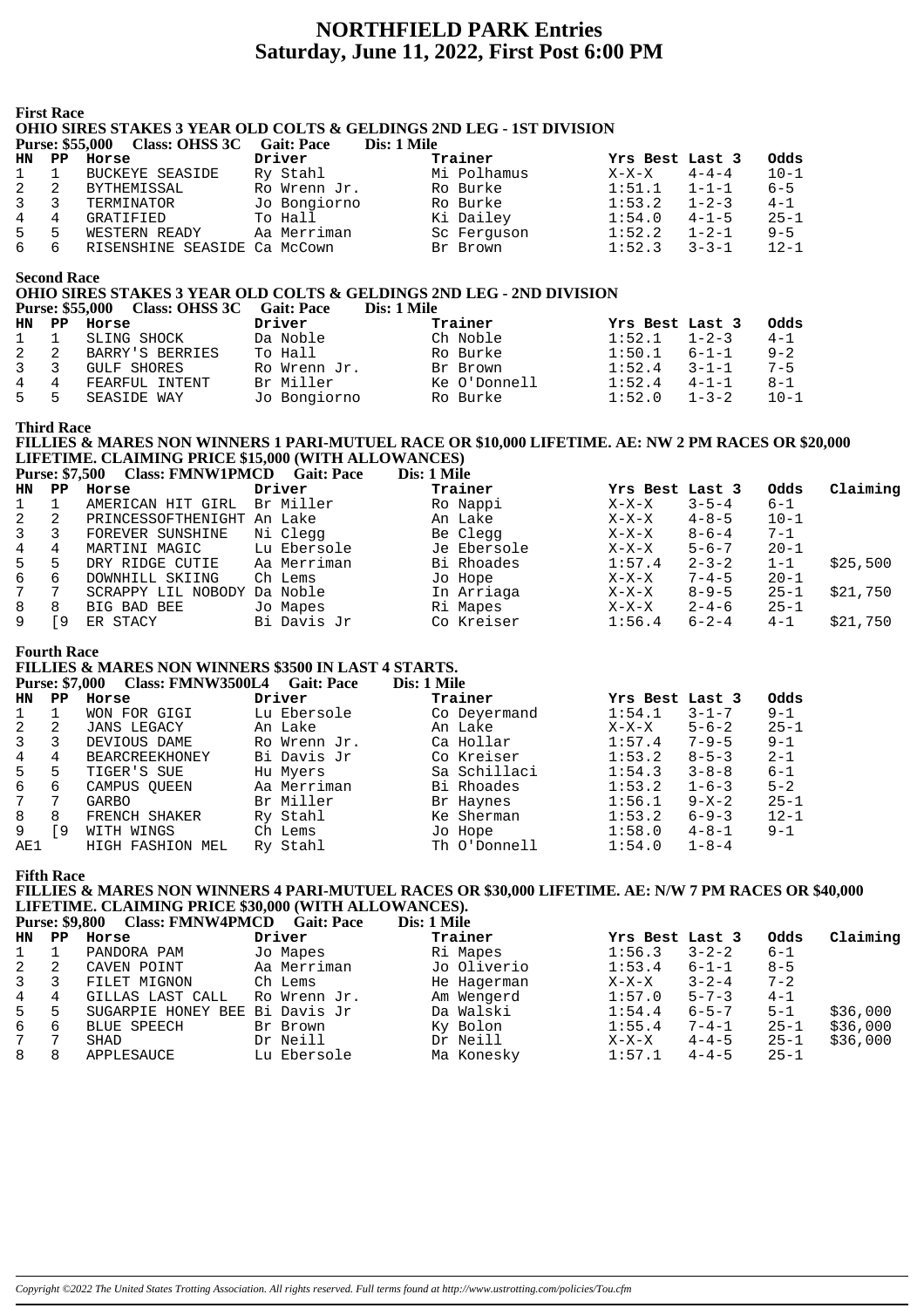# **Sixth Race FILLIES & MARES NON WINNERS \$6500 IN LAST 4 STARTS. AE: N/W 10 PARI-MUTUEL RACES. CLAIMING PRICE \$40,000 (WITH ALLOWANCES). AE: CLAIMING \$22,500 (WITH ALLOWANCES).**

|                                                                    |                         | Dis: 1 Mile                                                                                                                                                                      |        |                                                                                                                                                                  |                    |
|--------------------------------------------------------------------|-------------------------|----------------------------------------------------------------------------------------------------------------------------------------------------------------------------------|--------|------------------------------------------------------------------------------------------------------------------------------------------------------------------|--------------------|
|                                                                    | Driver                  | Trainer                                                                                                                                                                          |        | Odds                                                                                                                                                             | Claiming           |
| COVER STORY                                                        |                         | Da Walski                                                                                                                                                                        |        | $9 - 1$                                                                                                                                                          |                    |
|                                                                    |                         | Sa Schillaci                                                                                                                                                                     |        | $9 - 2$                                                                                                                                                          |                    |
| LYNBAR ROSE N                                                      |                         | Co Kreiser                                                                                                                                                                       | 1:52.2 | $2 - 1$                                                                                                                                                          | \$27,000           |
| ROCKIN GOOD TIME                                                   |                         | Sa Schillaci                                                                                                                                                                     |        |                                                                                                                                                                  | \$58,000           |
|                                                                    |                         | Ed Miller                                                                                                                                                                        |        |                                                                                                                                                                  |                    |
| DANCIN' ANNA                                                       | Ry Stahl                | Le Mullet                                                                                                                                                                        | 1:53.0 | $20 - 1$                                                                                                                                                         |                    |
| SEA ROSE                                                           | Ch Lems                 | Sh Webb                                                                                                                                                                          | 1:53.1 | $8 - 1$                                                                                                                                                          |                    |
|                                                                    |                         | Be Clegg                                                                                                                                                                         |        | $25 - 1$                                                                                                                                                         |                    |
| HN PP<br>1 1<br>$3 \overline{3}$<br>4 4<br>5 5<br>66<br>7 7<br>8 8 | Horse<br>CAY'S BLESSING | Purse: \$11,000    Class: FMNW6500L4    Gait: Pace<br>Bi Davis Jr<br>2 2 THIS DRAGON ROCKS Gr Grismore<br>Aa Merriman<br>Hu Myers<br>DIAMONDTEOUILASHOT Ro Wrenn Jr.<br>Ni Clegg |        | Yrs Best Last 3<br>$1:53.1$ $1-7-6$<br>$1:53.4$ $2-4-2$<br>$1 - 5 - 1$<br>$1:54.3$ $2-2-2$<br>$1:54.1$ $4-3-1$<br>$7 - 1 - 7$<br>$6 - 1 - 7$<br>$1:52.2$ $1-3-7$ | $4 - 1$<br>$4 - 1$ |

#### **Seventh Race**

# **OHIO SIRES STAKES ELIGIBLES 3 YEAR OLD COLTS & GELDINGS Purse: \$20,000 Class: OSS ELG 3C Gait: Trot Dis: 1 Mile**

| HN | PP | Horse             | Driver       | Trainer      | Yrs Best Last 3 |             | Odds     |
|----|----|-------------------|--------------|--------------|-----------------|-------------|----------|
|    |    | WHAT IN SAM HILL  | Aa Merriman  | St Schoeffel | 1:58.1          | $7 - 3 - 3$ | $8 - 1$  |
|    |    | UP BLUEBERRY HILL | Ro Wrenn Jr. | Ro Burke     | 1:55.3          | $1 - 1 - 9$ | $7 - 2$  |
|    |    | SLIM JIMMY        | Ma MacDonald | Ja McGinnis  | 1:56.2          | $2 - 1 - 2$ | $7 - 1$  |
|    |    | MO BAY            | Gr Grismore  | Sa Schillaci | 1:55.4          | $1 - 2 - 3$ | $6 - 1$  |
| 5. | 5  | GUIDO DI          | Br Brown     | St Schoeffel | 1:54.3          | $1 - 5 - 7$ | $3 - 1$  |
| 6  | b  | LONGSHOT          | Ch Lems      | Sc Cox       | 1:55.1          | $1 - 4 - 1$ | $5 - 1$  |
|    |    | HUSTLENOMICS      | Tr Smith     | To Luther    | 1:55.0          | $1 - 1 - 1$ | $6 - 1$  |
|    | 8  | I LOVE MY MVP     | To Hall      | Di Simpson   | 1:56.0          | $1 - 2 - 4$ | $12 - 1$ |

## **Eighth Race**

# **FILLIES & MARES NON WINNERS 2 PARI-MUTUEL RACES OR \$20,000 LIFETIME. AE: N/W 4 PM RACES OR \$30,000 LIFETIME. CLAIMING PRICE \$22,500 (WITH ALLOWANCES)**

| <b>Purse: \$8,800</b> |     | <b>Class: FMNW2PMCD</b> | <b>Gait: Pace</b> | Dis: 1 Mile  |                 |             |          |          |
|-----------------------|-----|-------------------------|-------------------|--------------|-----------------|-------------|----------|----------|
| HN                    | PP. | Horse                   | Driver            | Trainer      | Yrs Best Last 3 |             | Odds     | Claiming |
|                       |     | WESTERN DECOR           | Ry Stahl          | Sa Schillaci | 1:54.4          | $1 - 1 - 1$ | $9 - 5$  |          |
| 2                     |     | MY THREE T'S            | Aa Merriman       | La Merriman  | $X-X-X$         | $5 - 8 - 2$ | $8 - 1$  | \$32,625 |
| 3                     |     | ROCKMATIC               | To Hall           | Ke Kash Jr   | $X-X-X$         | $7 - 5 - 5$ | $25 - 1$ | \$27,000 |
| 4                     | 4   | ALWAYS B GIGI           | Ro Wrenn Jr.      | Ja Irwin     | 1:54.3          | $5 - 4 - 3$ | $3 - 1$  | \$32,625 |
| 5                     | 5   | BELLA BLUE              | Ch Lems           | Co Deyermand | 1:55.2          | $1 - 4 - 2$ | $9 - 2$  |          |
| 6                     | 6   | REALLY SAM              | Hu Myers          | Mi Myers     | 1:59.2          | $5 - 2 - 1$ | $25 - 1$ |          |
| $7\degree$            | 7   | STRAIGHT UP JAZZ        | Bi Davis Jr       | Co Kreiser   | 1:54.3          | $2 - 5 - 3$ | $6 - 1$  | \$32,625 |
| 8                     | 8   | CRAZY LUCKY             | Br Miller         | La Foos      | 1:56.4          | $4 - 3 - 6$ | $25 - 1$ |          |
| 9                     | 9   | FRISKIE'S MIRACLE       | An Lake           | To Troyer    | $X-X-X$         | $8 - 5 - 6$ | $25 - 1$ | \$32.625 |

## **Ninth Race**

# **OHIO SIRES STAKES ELIGIBLES 3 YEAR OLD FILLIES**

|              |    | <b>Class: OSS ELG 3F</b><br><b>Purse: \$20,000</b> | <b>Gait: Pace</b> | Dis: 1 Mile    |                       |          |
|--------------|----|----------------------------------------------------|-------------------|----------------|-----------------------|----------|
| HN           | PP | Horse                                              | Driver            | Trainer        | Yrs Best Last 3       | Odds     |
|              |    | SPITTING IMAGE                                     | Jo Bongiorno      | Ro Burke       | 1:52.4<br>$1 - 5 - 3$ | $9 - 2$  |
|              | 2  | TWENTY                                             | Ro Wrenn Jr.      | Ro Burke       | $5 - 1 - 4$<br>1:53.3 | $5 - 2$  |
| $\mathbf{3}$ | 3  | COLD HEARTED GYPSY Ch Lems                         |                   | He Hagerman    | 1:52.2<br>$4 - 1 - 4$ | $2 - 1$  |
| 4            | 4  | BITTRSWEETSYMPHONY Tr Smith                        |                   | Cr Hershberger | $3 - 3 - 3$<br>1:54.2 | $7 - 1$  |
| 5            | 5  | BACKWOODS ROSE                                     | To Hall           | Mi Polhamus    | $3 - 8 - 4$<br>1:57.1 | $25 - 1$ |
| 6            | 6  | SIDECHICKNAMEDNICK Ni Clegg                        |                   | Be Clegg       | $2 - 2 - 4$<br>1:55.0 | $25 - 1$ |
| 7            |    | PRANCING OUEEN                                     | Br Miller         | Sc Cox         | $3 - 1 - 2$<br>1:51.2 | 6-1      |
| 8            | 8  | SECRET SIDE PIECE                                  | Ca McCown         | Br Brown       | 1:51.4<br>$2 - 2 - 1$ | $10 - 1$ |

#### **Tenth Race**

# **FILLIES & MARES OPEN HANDICAP**

| Odds<br>Yrs Best Last 3 |                         |
|-------------------------|-------------------------|
|                         |                         |
|                         |                         |
| $15 - 1$<br>$3 - 5 - 1$ |                         |
| $8 - 1$<br>$6 - 1 - 1$  |                         |
| $5 - 2 - 2$<br>6-1      |                         |
| $2 - 1$<br>$4 - 1 - 6$  |                         |
| $3 - 1 - 4$<br>$7 - 1$  |                         |
| $2 - 3 - 2$<br>$5 - 2$  |                         |
| $6 - 1$<br>$2 - 2 - 2$  |                         |
|                         | $10 - 1$<br>$3 - 1 - 7$ |